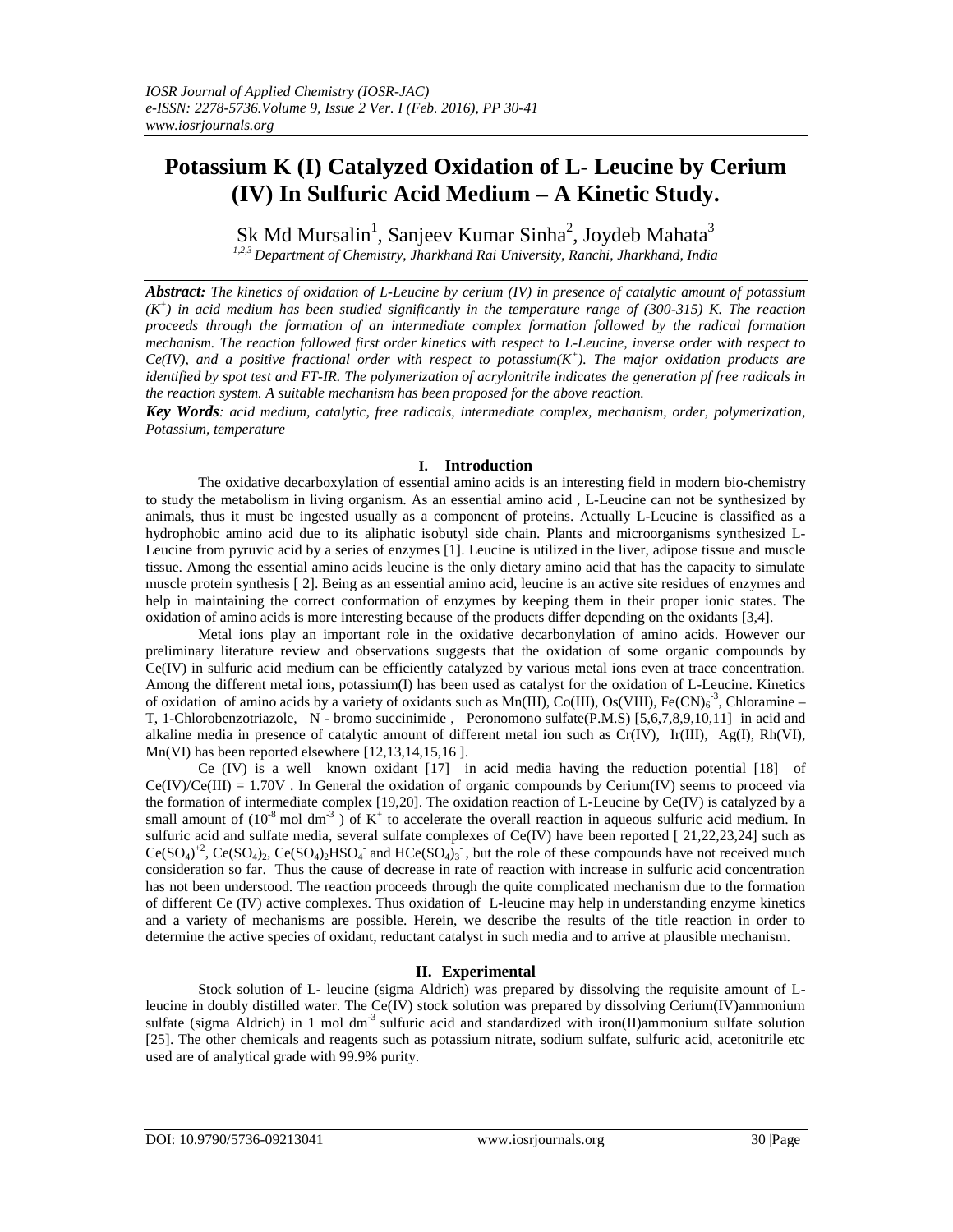#### **III. Kinetic Measurements**

Kinetic studies were carried out in the temperature range of  $(300 - 315)$ K under pseudo-first order condition with a large excess of L-leucine over  $Ce(V)$ . The reaction was followed by estimating the unreacted Ce(IV) as a function of time. The titration was done against ferrous ammonium sulfate solution and ferroin as indicator [26]. There were no precautions to exclude the diffused light entering into the reaction mixture [ 27] . The Ce(IV) solution was thermally quite stable [28] in the visible region and undergoes a photochemical decomposition [29] only in the UV – region. Since the oxidation of [30] water even at 333K by Ce(IV) was immeasurably slow and insignificant, no further precautions were taken to account for this. The plots of log[Ce(IV)] v/s time were plotted against the decrease of reaction rate from the titre values and from the slope, the pseudo first order rate constants  $K_{obs}$  were obtained.  $K_{obs}$  values have been calculated by taking 6 – 8 values at least upto 8o% completion of the reaction. The observed rate constants were reproducible within the experimental error  $+5%$ .

**Results**: Factors influencing the rate of oxidation of L-leucine by Ce(IV) are - [L-leucine ] (ii)  $[Ce(IV)]$  (iii)  $[H^+]$ (iv) ionic strength (v) Effect of  $[$  HSO $_4$ <sup>-</sup>  $]$ (vi)  $Di$ - electric constant ( vii) Potassium  $K(I)$ 

**3.1 Effect of [L- leucine ] :**<br>The Kinetic runs were carried out at various concentrations of L- Leucine (1 x 10<sup>-3</sup> – 10x10<sup>-3</sup> mol dm<sup>-</sup> The Kinetic runs were carried out at various concentrations of L- Leucine ( 1 x  $10^{-3}$  –  $10x10^{-3}$  mol dm<sup>-3</sup>) and [ Ce(IV)] (5 x10<sup>-4</sup> mol dm<sup>-3</sup>) [H<sup>+</sup>] (0.05mol dm<sup>-3</sup>), [Na<sub>2</sub>SO<sub>4</sub>] (0.1 mol dm<sup>-3</sup>) and [ K(I)] (2 x which yielded rate constants whose values depend on [ L- Leucine ]. The pseudo – first order rate constants values were found to be increased with L- Leucine (shown in Table 1). This shows that the reaction obeys the first order kinetics with respect to [L- Leucine]. This was confirmed by the linear plot of  $K_{obs}$  v/s [L – Leucine ] ( Fig.1). The plot of  $1/\tilde{k}_{obs}$  v/s  $1/[$  L- Leucine ] exhibits excellent linearity (Fig.3) with a positive slope. The values of  $K_2$  (mol d m<sup>-3</sup>s<sup>-1</sup>) obtained from such plots (Table 2) were in agreement with the corresponding values calculated from the factor  $K_{obs}$  ( $S^{-1}$ ) / [L- Leucine ].

#### **3.2 Effect of [ Ce( IV)] :**

The rate of the reaction was measured with various  $\int Ce(V)$ ] ( $1x10^{-4} - 10x10^{-4}$ ) at  $\int L$ - Leucine ] (5)  $x10^{-3}$ ), [H<sup>+</sup>] (0.05 mol dm<sup>-3</sup>), Na<sub>2</sub>SO<sub>4</sub>(0.1 mol dm<sup>-3</sup>) and [K(I)] (2x10<sup>-8</sup> mol dm<sup>-3</sup>). The rate of the reaction decreased with the increase in [Ce(IV)] indicating that the order with respect to [Ce(IV)] and the possible reason behind this was the formation of some less reactive polymeric Ce(IV) at higher [ Ce(IV)] [30-35]. It is supported by a linear plot of  $K_{obs}$  v/s  $[Ce(IV)]$ .

# **3.3 Effect of [ H + ] :**

The rate of the reaction were measured with various  $[ H^+ ] ( 3.5 \times 10^{-2} - 7.5 \times 10^{-2} )$  mol dm<sup>-3</sup>) at  $[ L$ Leucine ] (5.0x10<sup>-3</sup> mol dm<sup>-3</sup>) [Ce(IV)] (5.0x10<sup>-4</sup> mol dm<sup>-3</sup>), [Na<sub>2</sub>SO<sub>4</sub>] (0.1mol dm<sup>-3</sup>) and K(I) (2x10<sup>-8</sup> mol  $dm^{-3}$ ). The rate of the reaction decreased with increase in hydrogen in concentration (Table 3). The order of the reaction respect to  $[H^+]$  was found to be negative obtained from the plot of  $log K_{obs}$  v/s  $log[H^+]$  (Fig.5).

#### **3.4 Effect of [ionic strength]:**

The effect of ionic strength was studied by the addition of sodium sulfate on the reaction rate. The rate of the reaction decreased with increase in  $[\mu]$  (Table 4). The effect of sulfate ion can be explained on the basis of removal of reactive species as  $Ce(SO<sub>4</sub>)<sub>3</sub><sup>-2</sup>$  [31].

 $Ce(SO_4)_2 + SO_4^{-2} \rightarrow Ce(SO_4)_3^{-2}$ 

#### **3.5 Effect of [HSO4-]:**

The rate of the reaction were measured with various [  $HSO_4$ ] ( $5x10^{-3} - 5x10^{-2}$  mol dm<sup>-3</sup>) at L-Leucine(  $5x10^3$  mol dm<sup>-3</sup>), [ Ce(IV)] (  $5x10^4$  mol dm<sup>-3</sup>), [ H<sup>+</sup> ](.05 mol dm<sup>-3</sup>), Na<sub>2</sub>SO<sub>4</sub> ( 0.1 mol dm<sup>-3</sup>) and [  $K(I)$ ] (  $2x10^{-8}$  mol dm<sup>-3</sup>).

The reaction rate decreased with incease in  $[$  HSO<sub>4</sub> $]$  indicating that the order of the reaction with respect to [HSO<sub>4</sub>] was negative. This can be confirmed by the linear plot of  $1/K_{obs}$  v/s [HSO<sub>4</sub>]. The plot of  $1/\hat{K}_{obs}$  v/s [HSO<sub>4</sub>] was found to be linear with positive intercept and positive slope. The hydrogen sulfate dependence can be represented as

$$
K_{obs} = a/b+c[HSO_4]
$$
 -----(i)

# **3.6 Effect of Di-electric constant :**

To study the effect of dielectric constant of the medium on the rate of reaction , the oxidation of L- Leucine by Ce(IV) was studied in acronitrile as well as acetone mixtures of various concentrations and compositions ( Table-5). The data obtained from the study clearly evident that the rate of the reaction decreased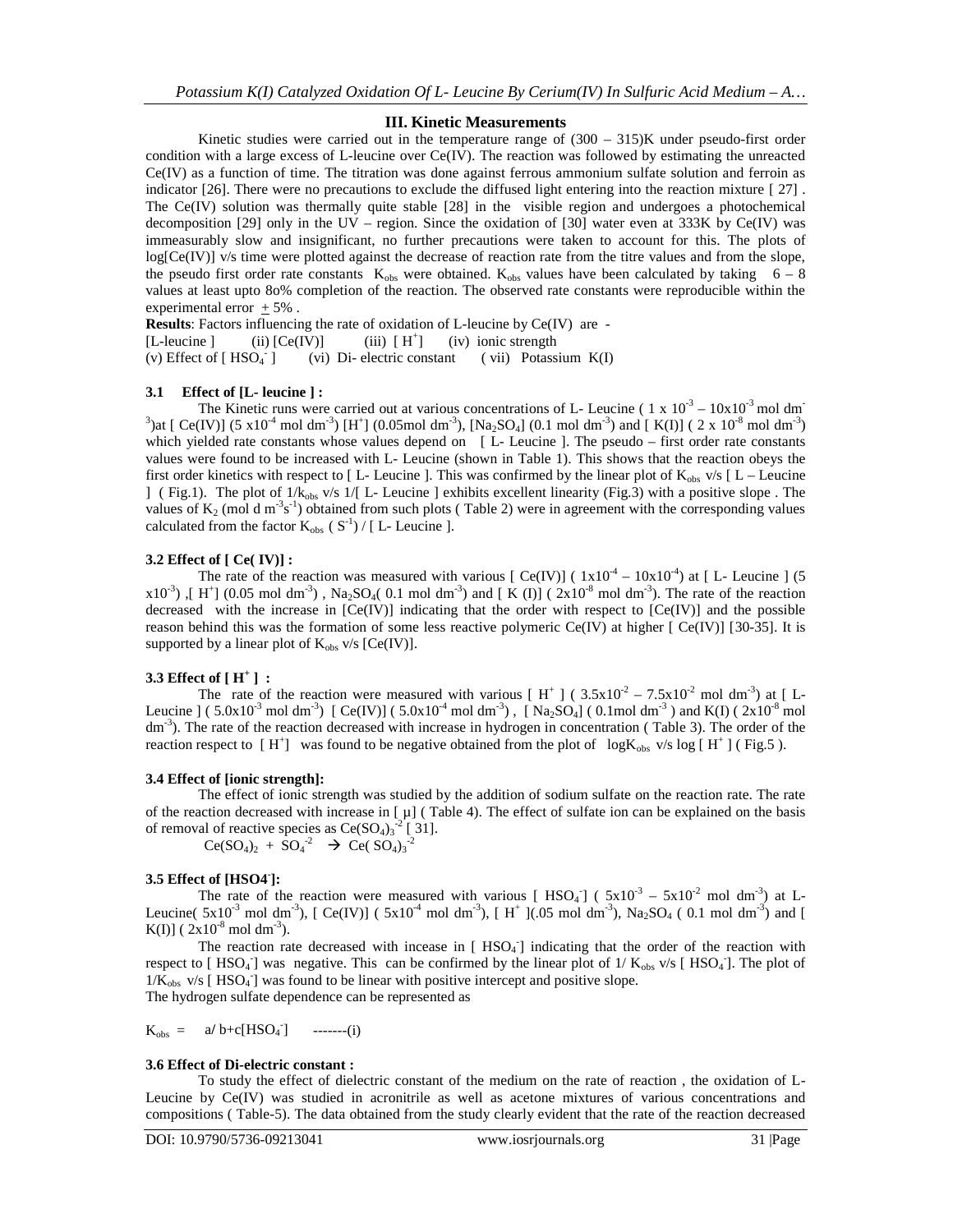with increase in acetonitrile and acetone content of solvent i.e the dielectric constant of the solvent mixture decrease. The fact behind this is due to the development of charge in the transition state involving a more polar activated complex than the reactants [32]. Actually here the reaction proceed through the involvement of a neutral molecules and an ion irrespective of involvement of ion-ion or dipole- dipole type mechanism.

# **3.7 [K (I)] Dependence:**

The reaction rates measured with various  $[K(I)] (2x10<sup>-8</sup> - 9x10<sup>-8</sup>$  mol dm<sup>-3</sup>) at [L-Leucine] (5.0x10<sup>-3</sup> mol dm<sup>-3</sup>), [ Ce(IV)](5.0x10<sup>-4</sup> mol dm<sup>-3</sup>), [ Na<sub>2</sub>SO<sub>4</sub>] (0.1 mol dm<sup>-3</sup>) and [H<sup>+</sup>] (5.0 x10<sup>-2</sup> mol dm<sup>-3</sup>). The rate of the reaction increased with increase in  $[K^+]$ . (Table-6). A plot of  $K_{obs}$  v/s  $[Ag(I)]$  yields a straight line [33]. The plot of  $K_{obs}$  v/s  $[K^+]$  showed a good linear plots (Fig.6) and it is passing nearly through origin.

# **3.8 Test for free radical intermediate :**

A known quantity of acrylonitrile scavenger polymer had been added to the reaction mixture and the mixture was kept for 2h in an inert atmosphere. Then the reaction mixture was diluting by adding methanol, while precipitate has been formed, indicating the generation of free radicals in the reaction.

# **3.9 Rate and Activation parameters :**

The effect of temperature on  $K_{obs}$  (S<sup>-1</sup>) was studied in the temperature range of (300-315)K and the detailed results are shown in Table-7. The value of energy of activation was calculated from Arrhenius plot ( Fig.7). The value of entropy of activation ( $S^*$ ), enthalpy of activation ( $H^*$ ) and free energy change of activation ( $G^*$ ) was calculated from Eyrings plot (Fig.8). The large negative value of entropy of activation  $(S^*)$  obtained is attributed to the severe restriction of solvent molecules (electrostriction) around the transition state [34] and from this it may be concluded that the complex is more ordered than the [35]

# **4.0 Stoichiometry and Product analysis :**

The reaction mixture containing an excess of  $[Ce(V)]$  over  $[ L$ -Leucine at constant ionic strength, acidity and at constant concentration of catalyst were kept for 24h at 303K in an inert atmosphere. The unreacted Ce(IV) was titrated against standard ferrous ammonium sulfate by using ferroin as an indicator. and ammonia [36] by Nessler's reagent.  $CO<sub>2</sub>$  was qualitatively detected by bubbling N<sub>2</sub> gas through the acidified reaction mixture and passing the liberated gas through a tube ,containing limewater [37]. The product aldehyde was estimated qualitatively and is evidenced by its 2,4-D.N.P derivative [38]. The nature of the aldehyde was confirmed by its I.R spectrum [39] carbonyl stretching at 1729 cm<sup>-1</sup> and a band at 2928 cm<sup>-1</sup> [40] due to the aldehydic –CH stretching. It was also studied that the aldehyde does not undergo further oxidation under the present optimum kinetic conditions. The stoichiometry of the reaction under kinetic study is

R-CH-COOH  
+ 
$$
2Ce(SO_4)_2 + H_2O
$$
  $\xrightarrow{K^+}$  R-CHO + NH<sub>3</sub> + CO<sub>2</sub> +  $2Ce(III)$  +  $2SO_4^{-2}$ + $2H^+$   
Where R => -CH-CHMe<sub>2</sub>

#### **5.0 Meachanism of the reaction : :- scheme -1**

 Amino acids are reported to form an adduct with the metal ion due to the avalibility of electron pair on oxygen atoms [41]. Similarly due small size and strong ionization activity potassium form an adduct initially with isoleucine. Due to the presence of excess Ce(IV) species in the reaction medium an another bridged adduct is formed. The linear plot of  $1/K_{obs}$  v/s  $1/[L$  –leucine ] with non- zero intercepts confirms the formation complex between K(I) and L –leucine in the first step (Fig.2). This shows Michaelis – Menton type of reaction mechanism. The formation of such type of complex was also proved kinetically by the plot of  $[Ce(W)][K^+]$ /rate v/s 1/[L-leucine] (Fig7). Such type of complex formation has been reported elsewhere [42,43]The experimental results suggest that  $\lceil L \rceil$ -isoleucine  $\lceil$  forms adduct with catalyst K(I). In the next step the adduct combines with excess amount of  $Ce(SO<sub>4</sub>)<sub>2</sub>$  in a slow step to form an Cerium activated complex, which undergoes dissociation in the next step to regenerate the K(I) catalyst and a free radical intermediate. Again on the next step the radical reacts with  $Ce(SO<sub>4</sub>)<sub>2</sub>$  to give final products as shown in the scheme1.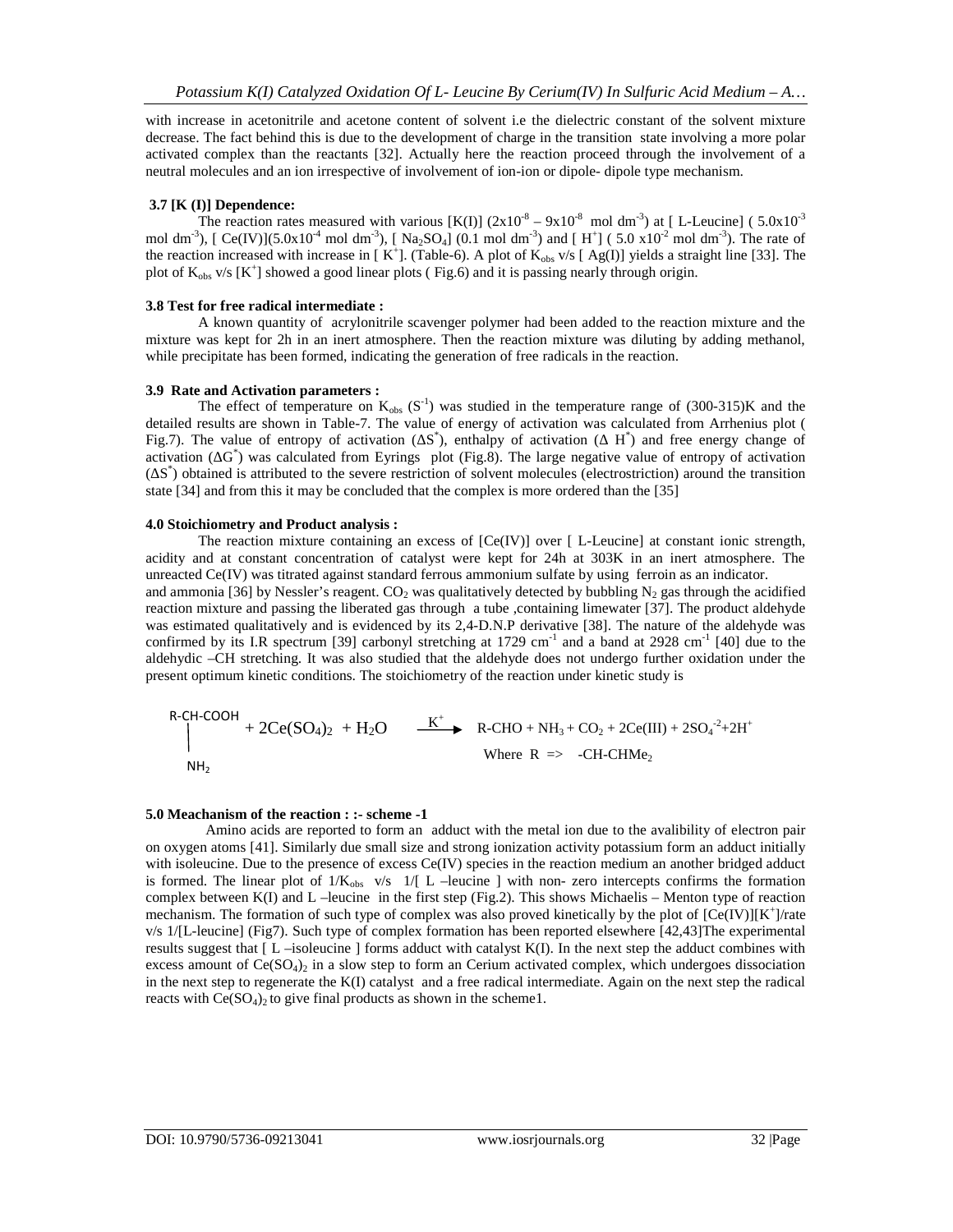

# **IV. Results And Discussion**

The rate expression may be represented by the following equation :-

$$
k_{obs} = k_2 f k_1 [L\text{-Leucine}][K^+]
$$
.................(ii)  

$$
k_1 [Ce (IV)][H^+][L\text{-Leucine}] + 1
$$

The above rate equation can be written as follows :-

$$
[Ce (IV)][H1]
$$
  
+ 1/k<sub>2</sub>fk<sub>1</sub>[K<sup>+</sup>][L-Leucinc] ....................(iii)

$$
1/k_{\text{obs}} = \frac{[Ce (IV)][H^1]}{k_2f[K^2]} + \frac{1}{k_2fk_1[K^2]} \frac{1}{[L\text{-Lcucinc}]} \tag{1}
$$

$$
1/k_{obs}
$$
 =  $\frac{[Ce (IV)][H^*]}{k_2[R^*]}$  +  $\frac{1}{k_2[k_1[L\text{-Lcucine}]]}$  =  $\frac{1}{[K^*]}$  (v)

Equation (ii) suggested that  $n_{ap} = 1.0$ ,  $0 < n_{ap}$  [L- Leucine] which is consistent with the results of our experiments. Equation (iv) suggests that at constant  $[H^+]$  and  $[K^+]$  the plot of  $1/K_{obs}$  v/s  $1/[L$ -Leucine] should be linear with positive intercept as shown in (Fig.2). Equation (v) which suggests that at constant [H<sup>+</sup>] and [L- Leucine] the plot of  $1/K_{obs}$  v/s  $1/[K^+]$  should yield good linear plots through origin as shown (Fig.5)

# **4.1 Kinetically active Cerium species:**

 Under the experimental condition in aqueous Sulfuric acid medium, the important Ce(IV)-Sulfato complexes are  $Ce(SO<sub>4</sub>)<sup>+</sup><sub>2</sub>Ce(SO<sub>4</sub>)<sub>2</sub> HCe(SO<sub>4</sub>)<sub>3</sub>$  and the relevent equilibria are [44,45]

Ce+4 + HSO<sup>4</sup> - ⇌ Ce(SO4)+2 + H<sup>+</sup> <sup>1</sup> = 3500 .............(vi )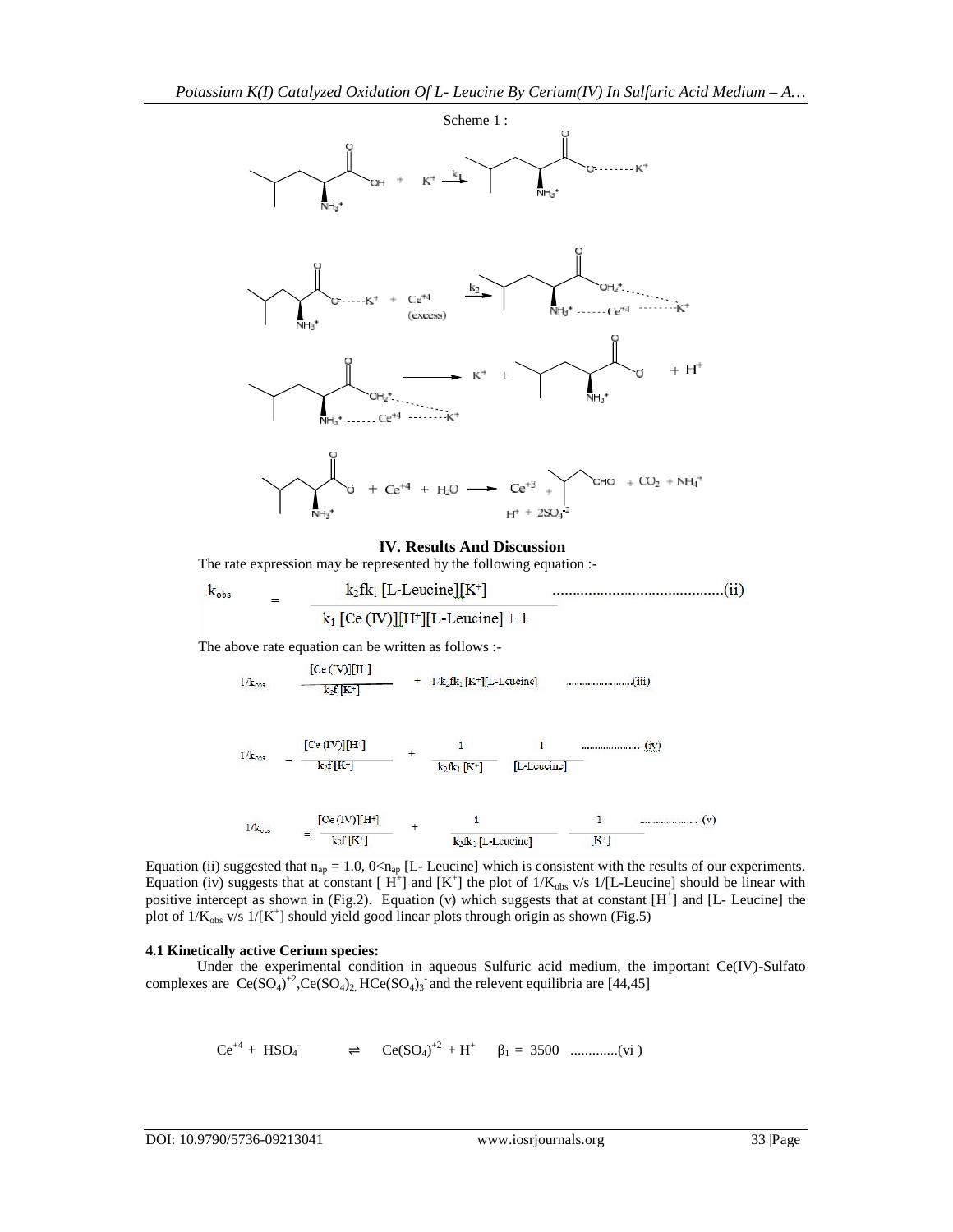$\text{Ce(SO}_4)^{+2}$  + HSO<sub>4</sub>  $\Rightarrow$   $\text{Ce(SO}_4)_2$  + H<sup>+</sup>  $_2$  = 200 ...............(vii)

 $Ce(SO_4)_2 + HSO_4$   $\Rightarrow$   $HCe(SO_4)_3$   $\qquad \qquad$   $\Rightarrow$   $1.6$   $HCe(SO_4)_3$   $\qquad \qquad$   $\qquad \qquad$   $\qquad \qquad$   $\Rightarrow$   $HCe(SO_4)_3$   $\qquad \qquad$   $\qquad \qquad$   $\qquad \qquad$   $\qquad \qquad$   $\qquad \qquad$   $\qquad \qquad$   $\qquad \qquad$   $\qquad \qquad$   $\qquad \qquad$   $\qquad \qquad$   $\qquad \qquad$   $\qquad \qquad$   $\qquad \qquad$ 

 Among the different sulfato species, the kinetically active species should be inferred on the basis of kinetic data , not according to the magnitude of concentration [46]. From the relationship between hydrogen sulfate and  $K_{obs}$ ,  $Ce(SO<sub>4</sub>)<sub>2</sub>$  has been found as the kinetically active species in the present study. According to the mass balance equation (ix) is obtained -

 $[Ce(IV)]_{T} = [Ce^{+4}] + [Ce(SO_4)^{+2}] + [Ce(SO_4)_2] + [HCe(SO_4)_3]$  --------(ix)

From equation (vi  $-$  (viii ) the following equation can be derived

 $[Ce^{+4}]$  -  $[Ce (SO<sub>4</sub>)<sub>2</sub>] [H<sup>+</sup>]$ <sup>2</sup>  $\cdots$  (x)  $\beta_1 \beta_2 |$ HSO<sub>4</sub> |<sup>2</sup>  $[Ce (SO<sub>4</sub>) +2]$  -  $[Ce (SO<sub>4</sub>)<sub>2</sub>][H<sup>+</sup>]$  $------(xi)$  $\beta_2$  [HSO<sub>1</sub><sup>-</sup>] 

 $[\text{HCc (SO<sub>1</sub>)<sub>3</sub>]} = \beta 3 [\text{HSO}<sub>1</sub>][\text{Cc(SO}<sub>1</sub>)<sub>2</sub>]$  ---------(xiii)

Substituting the above equation into equation (ix), we get

 $[Ce (IV)_{T}] = \frac{[Ce (SO_{4})_{2}] [H^{+}]^{2}}{\beta_{1} \beta_{2} [HSO_{4}]^{2}} + \frac{[Ce (SO_{4})_{2}] [H^{+}]}{\beta_{2} [HSO_{4}]} + [Ce (SO_{4})_{2}] + \beta_{3} [HSO_{4}] [Ce (SO_{4})_{2}]$ 

 $\ldots$  (xiv)

By considering the relative magnitudes of the successive equilibrium constants which are in the order

$$
1^{3/2} \rightarrow 2^{3/2}
$$
 3 the value of  $[Ce(SO_4)_2] [H^+]^2$  and  $[Ce(SO_4)_2] [H^+]$   
 $1^{-2}[HSO_4]^2$   $2[HSO_4]$ 

are much less than the other two terms.

Therefore, we get equation (xv) from equation (xiv ).  $[Ce(IV)]_T$   $[Ce(SO_4)_2]$  + 3  $[HSO_4$ ][ $Ce(SO_4)_2]$  $= [Ce (SO<sub>4</sub>)<sub>2</sub>] (1 + 3 [HSO<sub>4</sub>])$  ---------(xv) So  $[Ce(SO_4)^{+2}] = \frac{[Ce(IV)]_T}{]} = f [Ce(IV)_T] \quad \text{---}(xvi)$ Where f = ..........................................(xvii ) 1  $(1 + \frac{1}{3} [HSO_4] )$  $(1 + \frac{1}{3} [HSO_4])$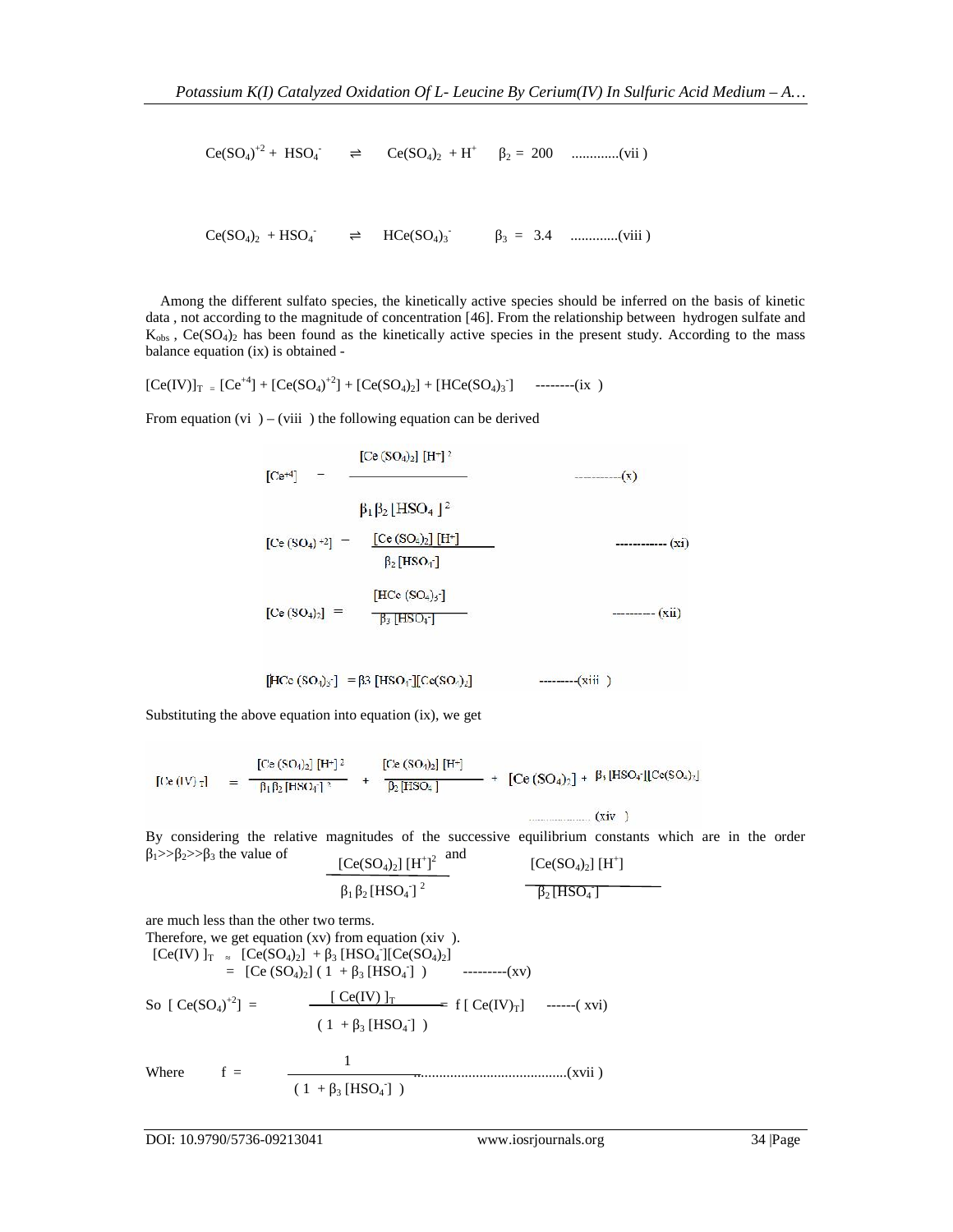where f – denotes the fraction of kinetically active species to the total Cerium(IV). Substituting the equation (xvii) into equation (ii ) we get

Assuming that  $m =$  $k_{\rm obs}$  $k_2k_1[L$ -Leucine][K<sup>+</sup>]  $k_1$ [Ce(IV)][H<sup>+</sup>][L-Leucine] + 1 ( 1 + <sub>3</sub> [HSO<sub>4</sub>]) -] ) ………..(xviii)  $k_2k_1[L$ -Leucine][K<sup>+</sup>]  $k_1[Ce(IV)][H^+][L\text{-}Leucine] + 1$  ……….. (xix)

So equation ( xviii) may be written as

or,

$$
k_{obs} = \frac{m}{(1 + s[HSO_4])}
$$
...(xx)  

$$
1/k_{obs} = \frac{1}{m} + \frac{3}{m}
$$
 [HSO4] .......(xxi)

The equation (xxi) is same as equation (i) which can be able to explain the negative order dependence on [HSO<sub>4</sub>]. Equation (xxi) suggests that  $1/K_{obs}$  v/s [HSO<sub>4</sub>] should be linear and matches with the experimental data. According to the principle of salt effect , there must be a neutral molecule in rate determining step, which confirms  $Ce(SO<sub>4</sub>)<sub>2</sub>$  as the kinetically active species. The rate constants decreased with increase in [H<sup>+</sup>] (Table-3) due to the formation of an active inhibitor  $H_2Ce(SO_4)_2^2$  [47,48,49]. The order of the reaction with respect to  $[H^+]$  was negative. Increased in the sulfuric acid concentration in the reaction mixture leads to increase in  $[H^+]$ , but there is also a corresponding increase in  $[HSO_4]$ . If the rate is inversely dependent on the  $[HSO_4]$  to a great extent the overall effect of adding sulfuric acid would be lower the rate (table3). Similar behavior has been reported in the oxidation of antimony(II)  $[50,51]$ , mandelic acid  $[52, 53,54]$ , malic acid  $[56]$ , fructose  $[57]$ , by Cerium(IV). Addition of Cerium(III) retarded the reaction appreciably due to the formation of Ce<sup>+4</sup>, Ce<sup>+3</sup> ion pairs. In the oxidation of tellurium(IV) by Ce(IV), the product Ce(III) also retarded the reaction [58]. In the oxidation of glutamic acid [59], lactic acid [60,61], and mandelic acid [62,] by Cerium(IV) in sulfuric acid – sulfate media reported. In addition to that ionic strength has little effect on  $K_{obs}$ .

#### **V. Conclusion**

The reaction between Cerium(IV) and L-Leucine is sluggish in sulfuric acid medium at 300K. The reaction proceeds through a measurable velocity in presence of small amount of  $(10^{-8} \text{ mol dm}^{-3})$  of silver. The main active species of Ce(IV) is considered to be  $Ce(SO<sub>4</sub>)<sub>2</sub>$  although others species might be active to a much lesser extent. The role of hydrogen ion is crucial to reaction. the description of the mechanism is consistent with all the experimental evidence.

#### **Acknowledgement**

The authors are thankful to Dr.Sabita Sengar Vice chancellor J.R.U for providing necessary research facilities and also for her kind permission to publish the paper.

#### **References**

- [1]. D. L. Nelson, and M. M. Cox, Lehninger, Principles of Biochemistry, 3rd Ed. Worth Publishing: New York, 2000.
- [2]. L. Combaret, et al. A leucine-supplemented diet restores the defective postprandial inhibition of proteasome-dependent proteolysis in aged rat skeletal muscle, Journal of Physiology, 569(2), 2008, 489-499.
- [3]. D. Laloo and M. K. Mahanti, Kinetics of oxidation of amino acids by alkaline hexacyano ferrate (III), J. Chem. Soc., Dalton Trans., 1990, 311-313.
- [4]. B.A Mukhitdinova, E.E Ergozhin, and A.I Nikitina, Cu (II) Ion Sorption by Way of Redox Polymers on the Basis of Polyamines and Tetrachloro-p-Benzoquinone, Asian J. Research Chem., 6(7), 2013, 659-662.
- [5]. R.G Panari, R.B Chougale, and S.T Nandibewoor, Kinetics and mechanism of oxidation of L-phenylalanine by alkaline permanganate, Polish Journal of Chemistry, 72 (1), 99-107.
- [6]. M.A. Beg and Kamaluddin, Indian J. Chem., 13, 1975, 1167.
- [7]. A.V. Usha, B. Sethuram and T.N. Rao, Indian J. Chem., 15A, 1977, 528.
- [8]. S.K. Upadhyay and M.C. Agrawal, Indian J. Chem., 15A, 1977,416.
- [9]. D.S. Mahadevappa, K.S. Rangappa and N.M.M. Gowda, J. Phys. Chem., 85, 1981, 3651.
- [10]. R.C. Hiremath, S.M. Mayanna and N. Venkatasubramanian, J. Chem. Soc., Perkin Trans. II, 1987,1569.
- [11]. G. Gopalkrishnan and J.L. Hogg, J. Org. Chem., 50, 1985, 1206.
- [12]. A. Schonberg, R. Maubasher and M.Z. Bardkat, J. Chem. Soc., 1951,1529.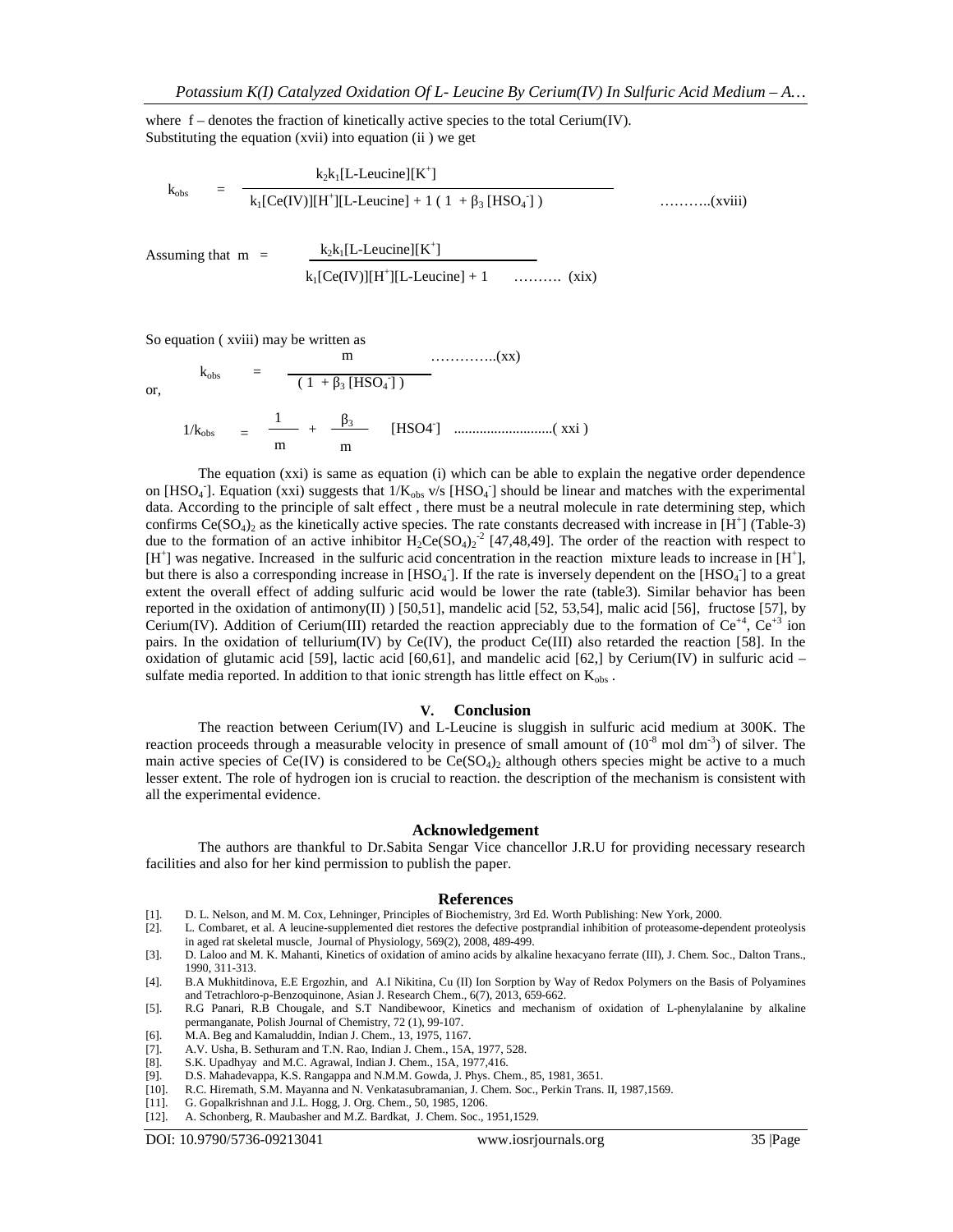- [14]. N. Konigsberg, G.W. Stevenson and J.M. Luck, J. Biol. Chem., 715, 1961, 236.
- [15]. M.S. Ramachandran and T.S. Vivekanandan, J. Chem. Soc., Perkin Trans. II, 1984, 1341.
- [16]. S. Sisodiya, R. Pandey, N. Bende and V. R. Chourey, Kinetic study of surfactant catalysed oxidation of iso amyl alcohol by acidic
- permanganate spectrophotometrically, International Journal of Chemical and Pharmaceutical Sciences, 2014, Sep., Vol. 5 (3).
- [17]. R. Bayen and A.K. Das, Kinetics and Mechanism of Oxidation of D-Galactose by Chromium(VI) in Presence of 2,2´-Bipyridine Catalyst in Aqueous Micellar Media, The Open Catalysis Journal, 2009, 2, 71-78.
- [18]. S.M.H. Khorassani, M.T.Maghsoodlou, M. Shahraki, S. T. Far, and Mir Rasul Mousavi, Full Kinetics and a Mechanistic

Investigation of the Green Protocol for Synthesis of  $\beta$ -Aminoketone in the Presence of Saccharose as a Catalyst by a One-Pot

Three-Component Reaction, Advances in Physical Chemistry, 2014.

- [19]. A. K. Singh, V. Singh, A. S. P. Singh and B. Singh, Kinetics and Mechanism of Aquachlororuthenium (III) Catalyzed Oxidation of Tartaric Acid by Acid Bromate, The Open Catalysis Journal, 6, 2013, 8-16.
- [20]. Thabaj K.A, Chimatadar S.A, and Nandibewoor S.T, Chloride and iodide mediated oxidation of antimony(III) by cerium(IV) in aqueous sulphuric acid medium, Transition Metal Chemistry, October 2007, Volume 32(7), 902-912.
- [21]. Shivamurti A, Chimatadar S.A, Sangappa B. Koujalagi Sharanappa, and T. Nandibewoor, Kinetics and mechanism of palladium(II) catalyzed chromium(VI) oxidation of mercury(I) in aqueous sulphuric acid, Transition Metal Chemistry, December 2001, 26 (6), 662-667.
- [22]. D.Kolp, and H.C.Thomas, J. Am. Chem. Soc., 71, 1949, 3047.
- [23]. B. Krishna, B.P Sinha, J. Phys. Chem. 212, 1959, 155.<br>[24]. B.P. Sinha, and H.P. Mathur, Kinetics and mechanism
- [24]. B.P. Sinha, and H.P. Mathur, Kinetics and mechanism of the oxidation of Tl(I) by Ce(IV) catalysed by Os(VIII) in perchloric acid medium, Journal of Inorganic and Nuclear Chemistry, 33( 6), June 1971, 1673–1679.
- [25]. S.K. Mondal, D. Kar, M. Das and A.K Das, Kinetics and mechanism of iridium(III) catalysed oxidation of butan-2-ol by cerium(IV) in aqueous sulphuric acid media, Ind. J. Chem., 37A, 1998, 765-768.
- [26]. F. Feigl, Spot Test in Organic Analysis, Elsevier, Amsterdam, 1966, 195.
- [27]. A.C. Singh, A.K. Singh, and B. Singh, Mechanistic study of palladium(II) catalysed oxidation of maleic and crotonic acids by N chlorosuccinimide in perchloric acid medium, Ind. J. Chem, 44, 2005, 476-482.
- [28]. A. Shukla, S. Gupta, and S.K Upadhyay, Pd(II) complexes of amino alcohols and their reaction with chloramine-T: A kinetic study, Int. J. Chem. Kinet., 23(4), 1991, 279-288.
- [29]. A. Iftikhar, and M.C. Ashraf, Kinetics and mechanism of palladium(II) chloride catalyzed oxidation of allyl alcohol by potassium hexacyanoferrate(III), Int. J. Chem. Kinet., 11(8), 1979, 813-819
- [30]. V.C Seregar, C.V. Hiremath, and S.T Nandibewoor, Palladium(II) catalysed oxidation of L-proline by heptavalent manganese in aqueous alkaline medium: A free radical intervention and decarboxylation, Trans. Met. Chem., 31(4), 2006, 541-548.
- [31]. S.A. Chimatadar, S.V. Madawale, and S.T. Nandibewoor, Mechanistic study of iodide catalysed oxidation of L-glutamic acid by cerium(IV) in aqueous sulphuric acid medium, Trans. Met. Chem., 32(5), 2007, 634-641.
- [32]. K K. Adari, A. Nowduri, and V. Parvataneni, Kinetics and Mechanism of Oxidation of LCystine by Cerium (IV) in Sulphuric Acid Medium, Acta. Chim. Slov., 55, 2008, 425-429.
- [33]. P.K Tandon, M. Purwar, P.B. Dwivedi, and M. Srivastava, Kinetics of iridium(III) oxidation of benzaldehyde and P nitrobenzeladehyde by cerium(IV) in aqueous sulphuric acid medium, Trans. Met. Chem., 33(6), 2008, 791- 795.
- [34]. M.B.Yadav, V. Devra, and A. Rani, Kinetics and mechanism of silver(I) catalysed oxidation of valine by cerirun(IV) in acid perchlorate medium, Ind. J. Chem., 49(A), 2010, 442-447.
- [35]. R.K. Patil, S.A. Chimatdar, and S.T.Nandibewoor, Mechanistic study of cerium(IV) oxidation of antimony(III) in aqueous sulphuric acid in the presence of micro amounts of manganese(II) by stopped flow technique, Trans. Met. Chem., 33(5), 2008, 625-633. K.Ud-Din, M.S. Ali, and Z. Khan, Effecct of anionic and cationic micelles on the oxidation of D-glucose by cerium(IV) in presence of H2SO4, Colloid Polym. Sci., 284, 2005, 10-18.
- [36]. F.A. Cotton, and G.Wilkinson, Advanced Inorg. Chemistry, 5th Edn (Wiley Interscience, New York), 1988,1026. [37]. A.K.Singh, V. Singh, S. Rahmani and B.Singh, Mechanism of Pd(II) and Hg(II) co-catalyzed oxidation of
- A.K.Singh, V. Singh, S. Rahmani and B.Singh, Mechanism of Pd(II) and Hg(II) co-catalyzed oxidation of D-mannose and maltose by acidic solution of N-bromoacetamide, J. Molecular Cat. A: Chemical, 197, 2003, 91-100.
- [38]. A.Gupta, S.P. Singh, A K. Singh, and B.Singh, Mechanistic study of palladium(II) catalysed oxidation of crotonic acid by periodate in aqueous perchloric acid medium, J. Molecular Cat. : A Chemical, 266(1), 2007, 226-232.
- [39]. A.C. Singh, A.K Singh, B.Singh, Mechanistic Study of Pd(II) catalysed oxidation of maleic and crotonic acids by Nchlorosuccinimide in perchloric acid medium, Ind. J. Chem., 44, 2005, 476-482.
- [40]. R. Saxena, A. Shukla, and S.K.Upadhyay, Kinetics and mechanism of palladium(II) catalysed oxidation of amines and aminoalcohols by N-bromosuccinimide in perchloric acid, Trans. Metal Chem., 19(1),1994, 91- 94.
- [41]. A.K. Singh, S. Rashmi, V.K. Singh, D. Kesarwani, and B.Singh, Iridium(III) catalysis of N- bromosuccinimide oxidation of redusing sugars in aqueous acid, Ind. J. Chem., 40A, 2001, 519-523.
- [42]. S.K. Mishra, and Y.K.Gupta, , Stoichiometry and kinetics of the reaction between cerium(IV) and hydrazine in acid solution, J. Chem. Soc (A), 1970, 2918-2921.
- [43]. S.K. Mondal, D.Kar, M.Das and A.K Das, Kinetics and mechanism of iridium(III) catalysed oxidation of butan-2-ol by cerium(IV) in aqueous sulphuric acid media, Ind. J. Chem., 37A, 1998,765-768.
- [44]. F.Feigl, Spot Test in Organic Analysis, Elsevier, Amsterdam, 1966, 195.
- [45]. Y. R. Sarma, K. C. Rajanna, and P. K. Sai Prakash, "Kinetics of Ru(III) + Mn(III) nd Mn (III)catalysed oxidative decarboxylation of acetic and phenyl acetic acids by ceric sulphate," Indian Journal of Chemistry A, vol. 19, p. 825, 1980.
- [46]. K.J. Laidler, (Eds), Chemical Kinetics Tata-McGraw Hill, New Delhi, 1965, pp. 229.
- M. Rahuma, I. Ahmed and M. Fathi "Arab Gulf Journal of Scientific Research., 2(2) 435-446.
- [48]. F. Feigl, (Eds), Spot test in organic analysis, Elsevier, Amsterdam, 1966, 195, 434.
- [49]. S. K. Mishra and Y. K. Gupta, Stoichiometry and kinetics of the reaction between cerium(IV) and hydrazine in acid solution, J. Chem. Soc. A, 1970, 2918-2921.
- [50]. B. Krishna and K. C. Tewari, Kinetics and mechanism of oxidation of mandelic, DL-malic, and lactic acid by ceric sulphate, J. Chem. Soc., 1961, 3097-3100.
- [51]. A. McAuley and C. H. Brubaker,.The ceric ion oxidation of mandelic acid and -hydroxy butyric acid, J. Chem. Soc. A, 1966, 960-962.

<sup>[13].</sup> E.W. Chappelle and J.M. Luck, Biol. Chem., 171, 1957, 229.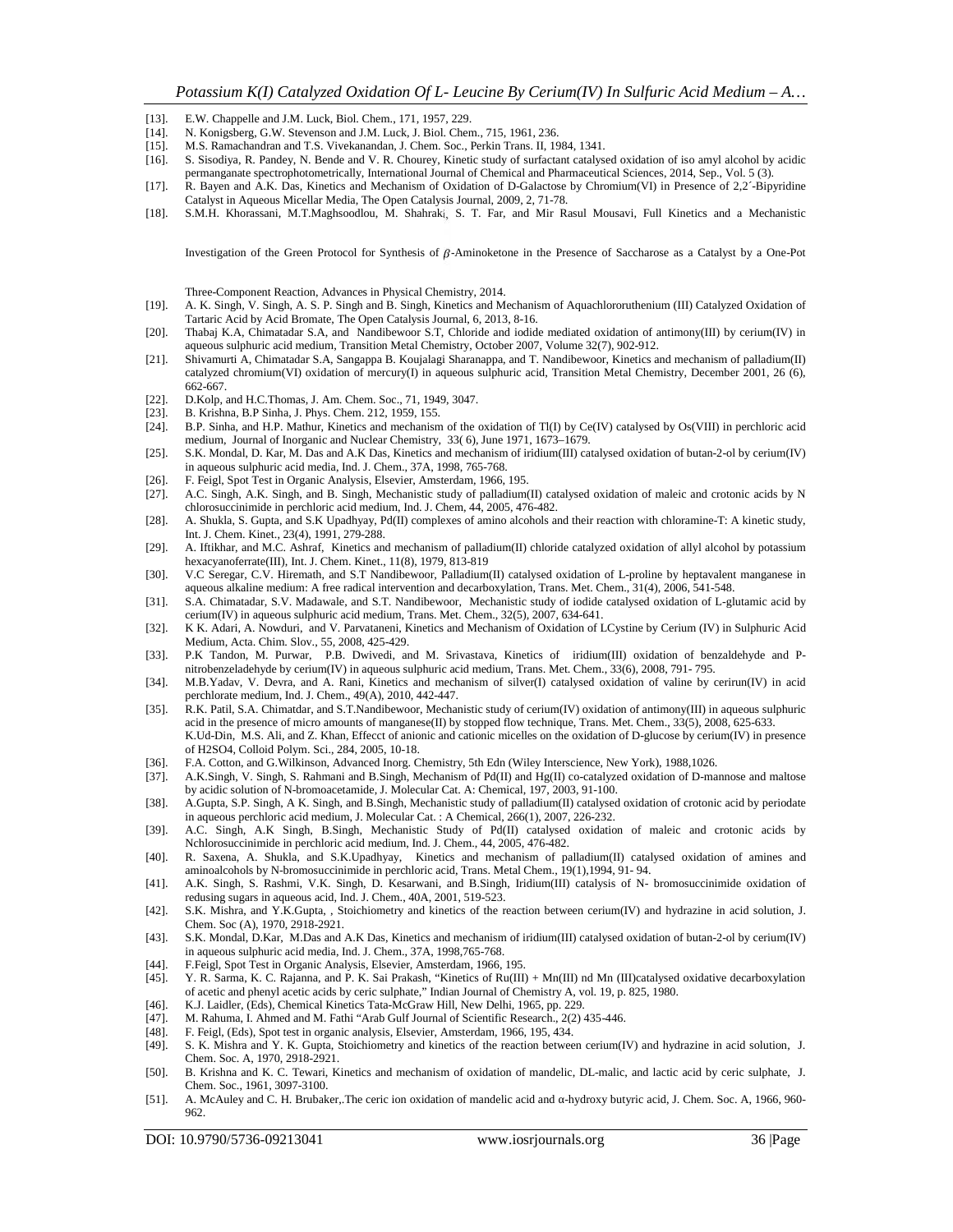- [52]. K.K. Sengupta, J. Ind. Chem. Soc., 42, 1965, 725.<br>[53]. H.D.Jakubke and H. Jesehein, "Amino acids. Pept
- H.D.Jakubke and H. Jesehein, "Amino acids, Peptides and Proteins Wiley, New York, 1977.
- [54]. H.C. Freeman, Adv. Protein Chem., 22, 1967, 258.
- [55]. Dean. J.A. (Ed.,). Lange's Handbook of Chemistry; McGraw-Hill: New York, Sec. 5, 1979, 17,
- [56]. R.C. Hiremath, S.M Mayanna, and Venkatasubramaniam, Chloride ion-catalysed oxidation of arginine, threonine, and glutamic acid by 1-chlorobenzotriazole: A kinetic and mechanistic study. J Chem Soc Perkin Trans 2: 1987, 1569-1573.
- [57]. A. Kumar, A.K Bose, and S.P. Mushran, Kinetics and mechanism of oxidation of leucine by chloramine-T in alkaline media. Monatshefte fur Chemie/Chemical Monthly 106, 1975, 13-18.
- [58]. G. Gopalakrishnan, J.L Hogg Kinetic and mechanistic studies of the N-bromosuccinimide-promoted oxidative decarboxylation of glycine, DL-alanine, and DL-valine. J Org Chem 50, 1985, 1206-1212.
- [59]. Puttaswami, and N. Vaz, Kinetics of oxidation of acidic amino acids by sodium N-bromobenzenesulphonamide in acid medium: A mechanistic approach. Proc Ind Acad Sci (Chem Sci) 113, 2001, 325-332.
- [60]. G. Ionita, V. Em. Sahini, G. Semenescu, P. Ionita kinetics of oxidation of amino acids by some free stable hydrazyl radicals., Acta Chim Slov., 47, 2000, 111-119.
- [61]. D.S Munavalli, S.A Chimatadar, S.T Nandibewoor, A kinetic and mechanistic study of oxidation of l-lysine by the analytical reagent diperiodatoargentate(III) in aqueous alkaline medium., Trans Met Chem, 33, 2008, 535-542.

#### **Figures & Tables Captions :**

Fig.1 The linear plot of  $\bar{k}_{obs} (S^{-1})$  v/s [L-Leucine] at different temperature.

- Fig.2 The linear plot of 5+log[Ce(IV)] v/s Time.
- Fig.3 The linear plot of  $1/k_{obs}$  v/s  $1/[L$ -Leucine].
- Fig.4 The plot of  $logk_{obs}$  v/s  $log[Ce(IV)]$ .
- Fig.5 The linear plot of  $log k_{obs}$  v/s  $log[H^+]$ .
- Fig.6 The linear plot of  $k_{obs}$  v/s catalyst( $K^+$ ).

Fig.7 The linear plot of log $k_2$  v/s  $1/T$  [To calculate energy of activation (Ea)].

Fig.8 The Eyring's plot  $[5 + \log k_2/T$  v/s  $1/T$  x $10^{-3}]$ 

Table 1 Effect of concentration of L-Leucine and Ce(IV) on the pseudo first order rate constant ( $k_{obs}$ ) and second order rate constant  $(k_2)$ .

Table 2 The comparison between graphically and experimentally calculated value of  $k_2$ .

Table 3 Effect of concentration of  $[H^+]$  on the pseudo first order rate constant ( $k_{obs}$ ).

Table 4 Effect of ionic strength  $(\mu)$  on the pseudo first order rate constant  $(k_{obs})$ .

Table 5 Effect of di-electric constant on the pseudo first order rate constant  $(k_{obs})$ 

Table 6 Effect of variation of temperature on pseudo first order rate constant  $(k_{obs})$  and second order rate constant  $(k_2)$ .



Fig. 1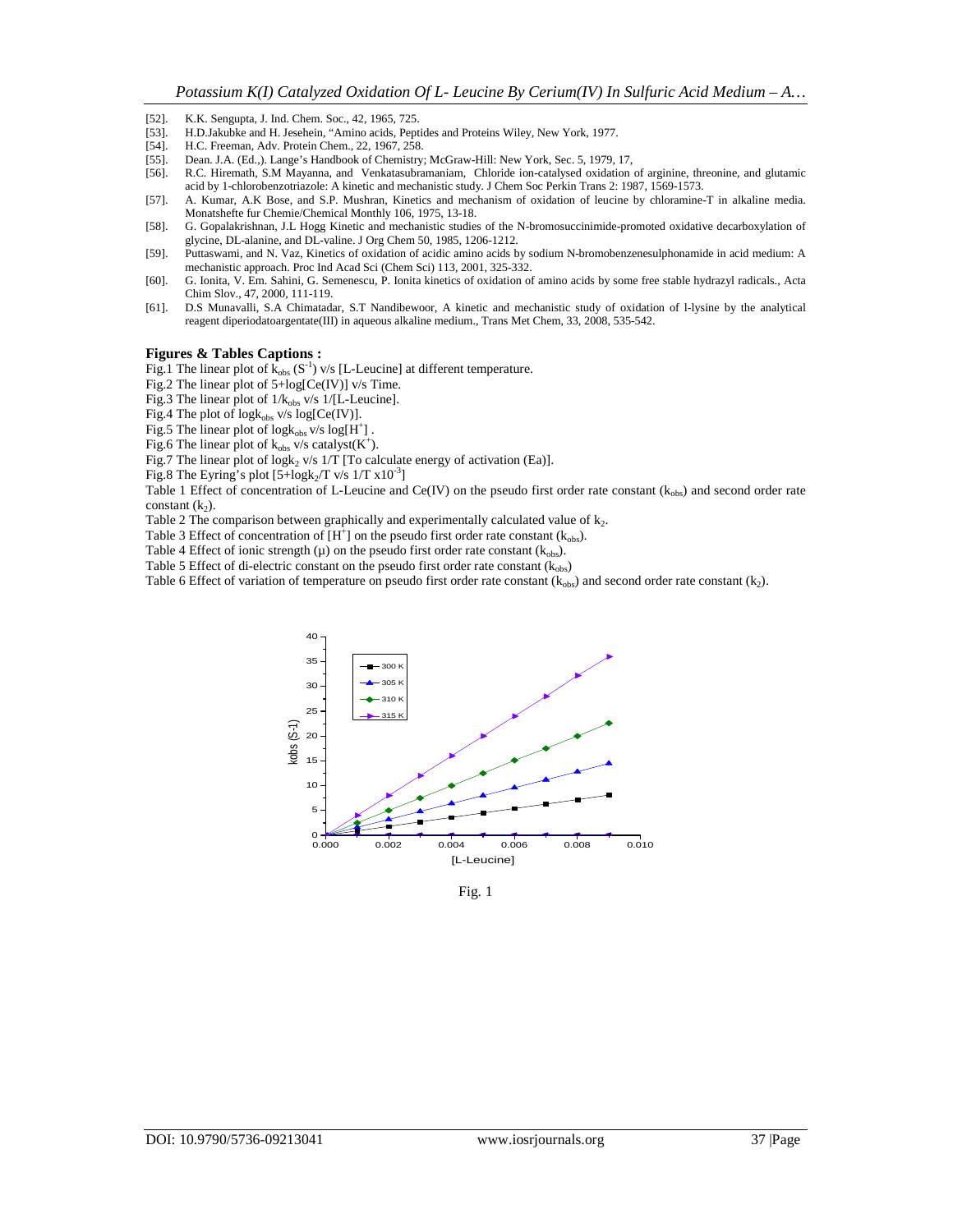

Fig. 2



Fig. 3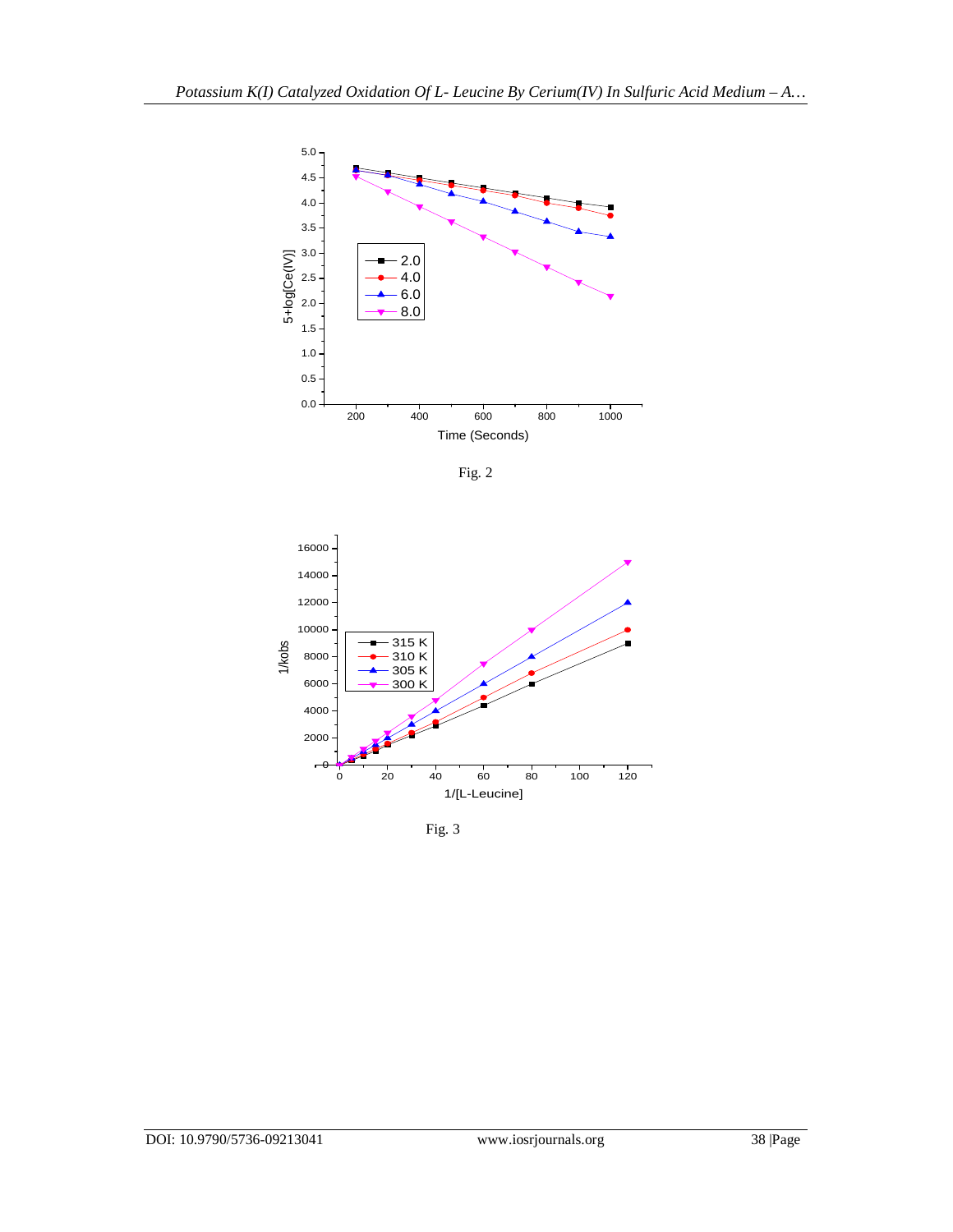

Fig. 4



Fig. 5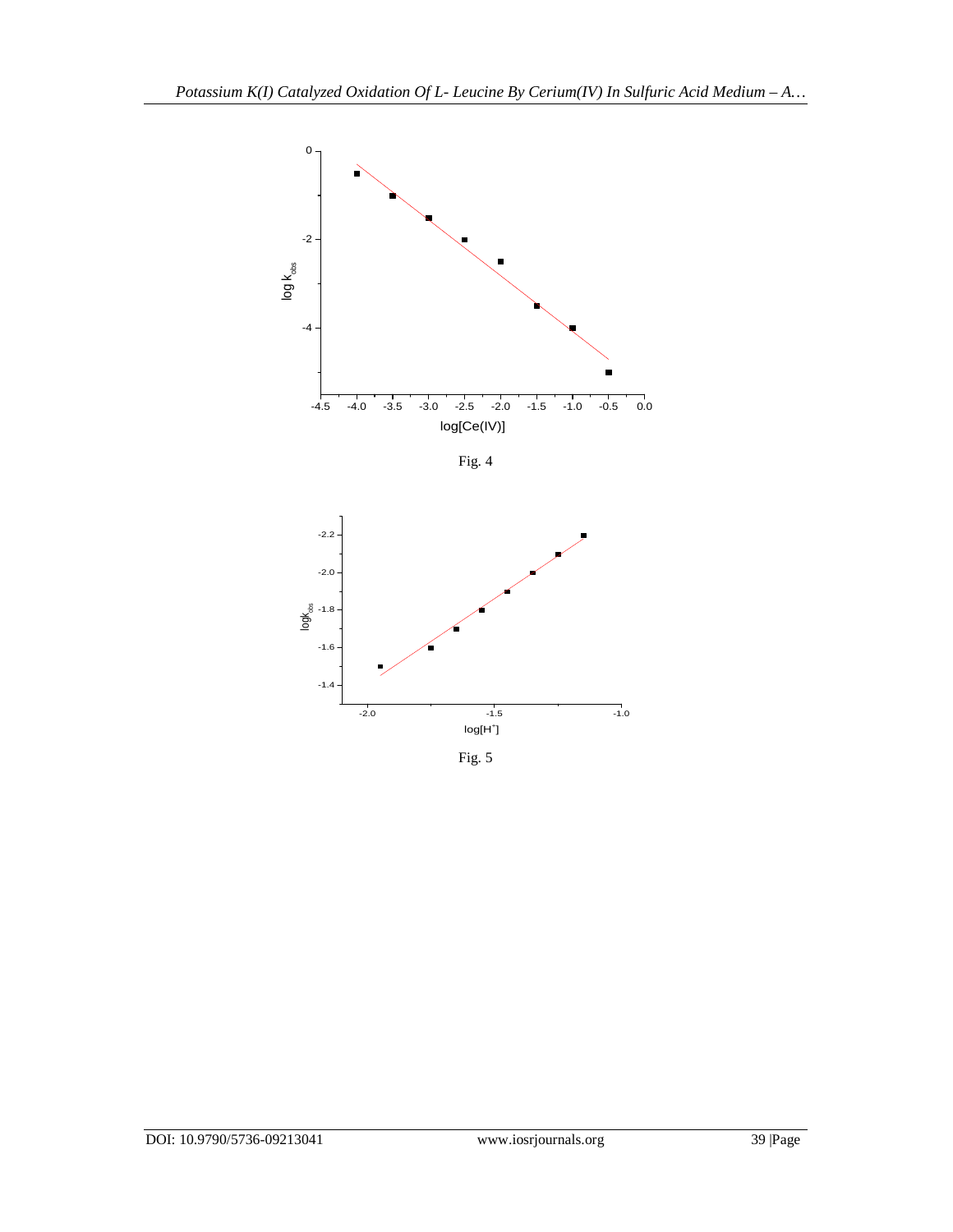

Fig. 6



Fig. 7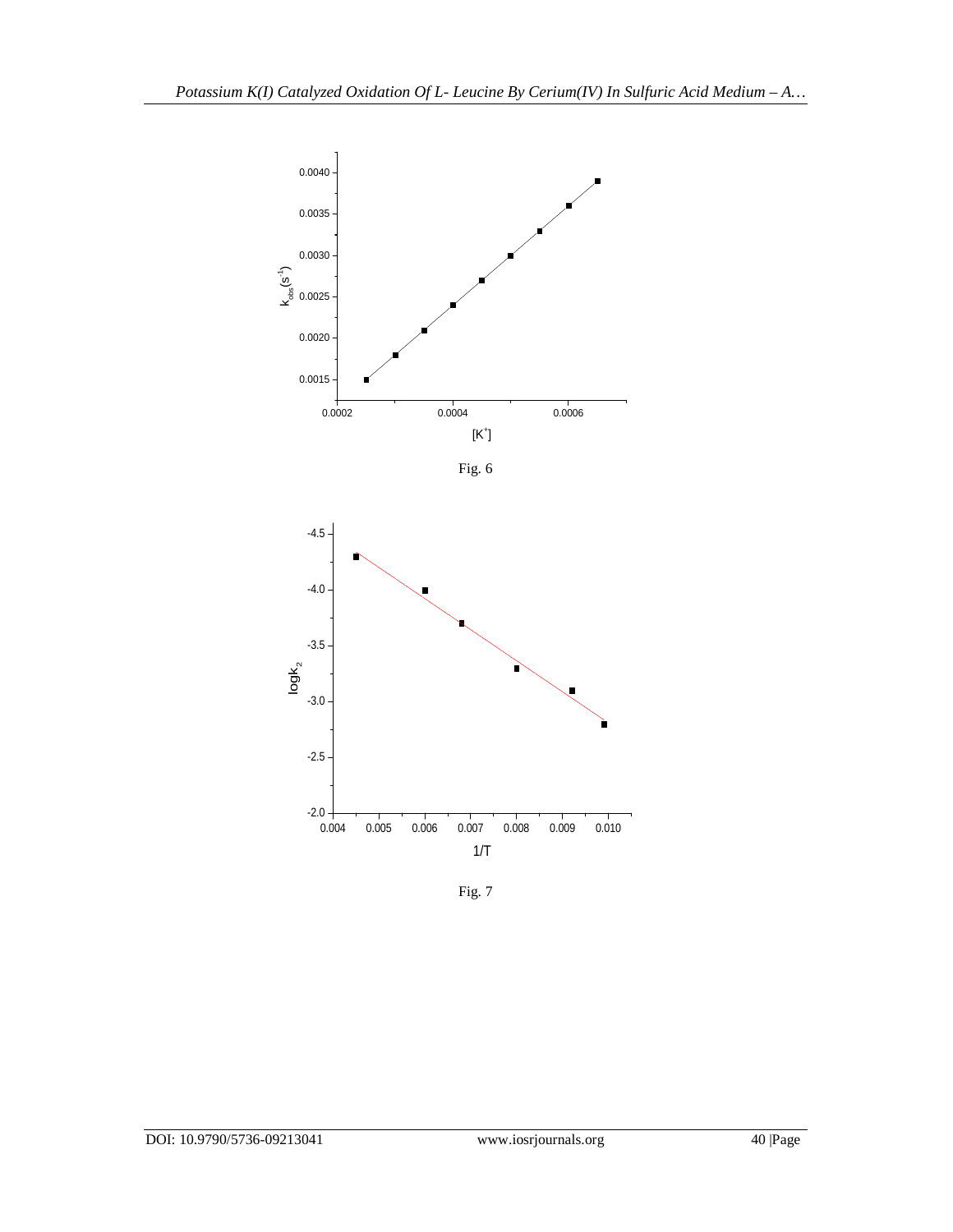



| Table - |  |
|---------|--|
|---------|--|

| [L-Leucine] $x103$ | [Ce(IV)] $\ge 10^4$ | $K_{obs}$ $x10^3$ $(S^{-1})$ |                  |       |       |       |                                                                |      |       |  |
|--------------------|---------------------|------------------------------|------------------|-------|-------|-------|----------------------------------------------------------------|------|-------|--|
| $\pmod{dm^3}$      | $\pmod{dm^3}$       |                              |                  |       |       |       | $k_2$ x 10 <sup>2</sup> (moldm <sup>-3</sup> s <sup>-1</sup> ) |      |       |  |
|                    |                     | 300 K                        | 305 K            | 310 K | 315 K | 300 K | 305 K                                                          | 310K | 315 K |  |
| 1.0                | 5.0                 | 0.9                          | $1.6\phantom{0}$ | 2.55  | 4.0   | 11.0  | 17.5                                                           | 27.0 | 40.0  |  |
| 2.0                | 5.0                 | 1.82                         | 3.10             | 5.15  | 8.25  | 11.25 | 17.8                                                           | 27.5 | 38.1  |  |
| 3.0                | 5.0                 | 2.75                         | 4.9              | 7.5   | 11.5  | 11.79 | 17.2                                                           | 25.9 | 37.7  |  |
| 4.0                | 5.0                 | 3.65                         | 5.85             | 9.76  | 15.37 | 10.87 | 16.9                                                           | 26.6 | 39.2  |  |
| 5.0                | 5.0                 | 4.58                         | 8.15             | 13.18 | 1.1   | 11.28 | 16.6                                                           | 27.5 | 36.83 |  |
| 6.0                | 5.0                 | 5.5                          | 9.8              | 15.8  | 22.47 | 11.63 | 17.9                                                           | 26.3 | 37.5  |  |
| 7.0                | 5.0                 | 6.4                          | 11.5             | 17.85 | 26.58 | 10.5  | 18.5                                                           | 25.7 | 39.63 |  |
| 8.0                | 5.0                 | 7.5                          | 12.38            | 19.29 | 29.20 | 10.78 | 17.75                                                          | 24.5 | 38.6  |  |
| 9.0                | 5.0                 | 8.5                          | 13.7             | 21.0  | 32.28 | 11.1  | 17.5                                                           | 25.5 | 37.8  |  |
| 10.0               | 5.0                 | 9.9                          | 1.48             | 23.1  | 36.98 | 10.85 | 17.85                                                          | 26.2 | 39.12 |  |
| 5.0                | 1.0                 |                              | 1310             |       |       |       |                                                                |      |       |  |
| 5.0                | 2.0                 |                              | 250.8            |       |       |       |                                                                |      |       |  |
| 5.0                | 3.0                 |                              | 175.8            |       |       |       |                                                                |      |       |  |
| 5.0                | 4.0                 |                              | 87.5             |       |       |       |                                                                |      |       |  |
| 5.0                | 5.0                 | 5.29                         | 40.3             | 16.0  | 23.1  | 11.3  | 17.9                                                           | 27.5 | 39.5  |  |
| 5.0                | 6.0                 |                              | 18.75            |       |       |       |                                                                |      |       |  |
| 5.0                | 7.0                 |                              | 9.8              |       |       |       |                                                                |      |       |  |
| 5.0                | 8.0                 |                              | 3.5              |       |       |       |                                                                |      |       |  |

Table -2

| Temperature(K) | $K_2$ x 10 <sup>3</sup> mol dm <sup>-3</sup> s <sup>-1</sup> |            |  |
|----------------|--------------------------------------------------------------|------------|--|
|                | <b>Graphical</b>                                             | calculated |  |
| 300K           | 10.9                                                         | 10.87      |  |
| 305K           | 17.86                                                        | 17021      |  |
| 310K           | 25.57                                                        | 26.6       |  |
| 315K           | 37.83                                                        | 39.1       |  |

|                                                |                                                |                                          | Table-3                                                |                                                                     |                                              |
|------------------------------------------------|------------------------------------------------|------------------------------------------|--------------------------------------------------------|---------------------------------------------------------------------|----------------------------------------------|
| [L-Leucine] $\ge 10^3$<br>$mol \, \text{dm}^3$ | $[Ce(IV)] \times 10^4$<br>$mol \, \text{dm}^3$ | $[\mathbf{H}^+]$<br>$mol \, \text{dm}^3$ | $[K^{\dagger}] \times 10^8$<br>$mol \, \text{dm}^{-3}$ | $\mu$ [Na <sub>2</sub> SO <sub>4</sub> ]<br>$\mod$ dm <sup>-3</sup> | $K_{obs}$ x $10^4$ Sec <sup>-1</sup><br>300K |
| 5.0                                            | 5.0                                            | .020                                     | 2.0                                                    | 0.1                                                                 | 32.3                                         |
| 5.0                                            | 5.0                                            | .025                                     | 2.0                                                    | 0.1                                                                 | 20.01                                        |
| 5.0                                            | 5.0                                            | .030                                     | 2.0                                                    | 0.1                                                                 | 15.83                                        |
| 5.0                                            | 5.0                                            | .035                                     | 2.0                                                    | 0.1                                                                 | 13.5                                         |
| 5.0                                            | 5.0                                            | .040                                     | 2.0                                                    | 0.1                                                                 | 11.79                                        |
| 5.0                                            | 5.0                                            | .045                                     | 2.0                                                    | 0.1                                                                 | 9.21                                         |

DOI: 10.9790/5736-09213041 www.iosrjournals.org 41 |Page